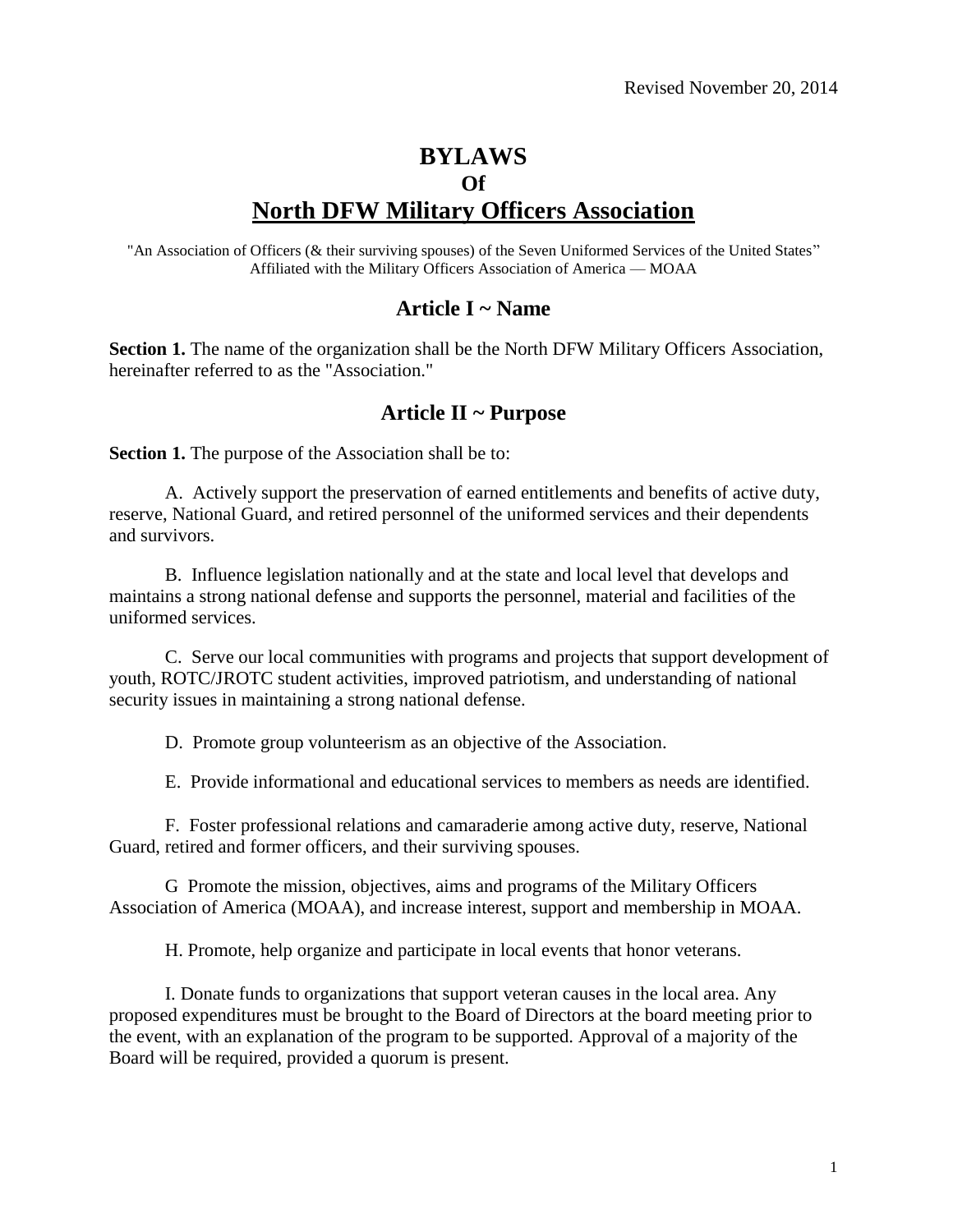## **Article III ~ Status**

**Section 1.** The Association shall be a nonprofit organization, operated exclusively for the purposes specified in Article II above.

Section 2. Officers, directors, and appointed officials shall not receive any stated compensation for their services, but the board of directors may authorize reimbursement of expenses incurred in the performance of their duties.

**Section 3.** Nothing herein shall constitute members of the Association as partners for any purpose. No member, officer, or agent of the Association shall be liable for acts or failures to act on the part of any other member, officer, or agent. Nor shall any member, officer, or agent be liable for acts or failures to act under these bylaws, excepting only acts or failures to act arising out of willful malfeasance or misfeasance.

**Section 4.** The Association shall use its funds only to accomplish the purposes specified in Article II above, and no part of said funds shall inure or be distributed to members.

**Section 5.** In the event of dissolution of the Association and after the discharge of all liabilities, the remaining assets shall be given to a nonprofit organization whose purposes and objectives are similar to those of the Association, such organization to be designated by a majority vote of the board of directors.

### **Article IV ~ Membership**

**Section 1.** The membership of the Association shall be composed of men and women who are serving or have served on active duty or in one of the National Guard or reserve components as a commissioned or warrant officer in one of the seven U.S. uniformed services (Army, Navy, Air Force, Marine Corps, Coast Guard, National Oceanic and Atmospheric Administration, and Public Health Service), as well as widows and widowers of any deceased individuals who would, if living, be eligible for membership.

Section 2. Subject to the provisions of Section 1 above, membership shall be of two classes: regular and honorary.

**Section 3.** Applications for regular membership shall be submitted in writing to the board of directors. In recognition of their service to the nation, our communities, or the Association recommendations for honorary membership shall be submitted by members and shall be in writing to the board of directors. The board of directors shall be empowered to accept or reject any application or recommendation for membership.

**Section 4.** The board of directors may drop any member for good and sufficient cause after that member has been given an opportunity to be heard.

**Section 5.** Regular members are encouraged to hold and maintain membership in the Military Officers Association of America. Members holding Association elected offices are required to hold and maintain membership in the Military Officers Association of America.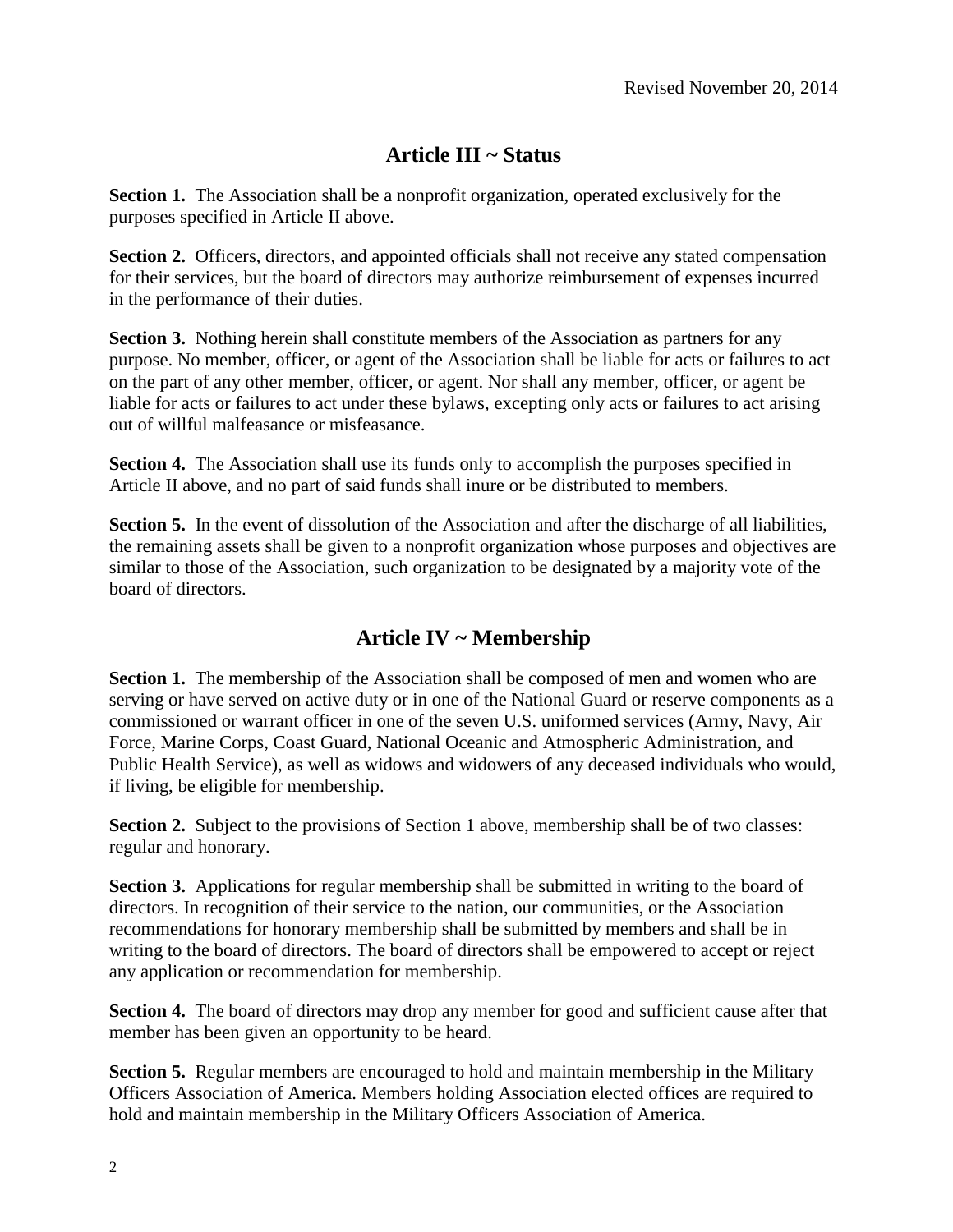# **Article V ~ Voting**

**Section 1.** Except as otherwise provided in these bylaws, all questions coming before the membership shall be decided by a majority vote of those present and eligible to vote.

**Section 2.** Only regular members in good standing as determined by the board of directors shall be entitled and eligible to vote.

**Section 3.** Proxy voting shall not be permitted at any meeting of the Association.

### **Article VI ~ Dues**

**Section 1.** The annual dues for each member for the next calendar year shall be determined by the board of directors and submitted for membership approval at the annual meeting in November.

**Section 2.** The annual dues for a calendar year shall become due on Jan 1 of that year. Any dues paid by new members after September 1 of one year shall apply until December 31 of the following year.

Section 3. In the event a member is not current in payment of dues, the board of directors may, without further notice and without hearing, drop that member from the roll. The member shall thereupon forfeit all rights and privileges of membership.

**Section 4.** Any member who has been dropped for nonpayment of dues may be reinstated upon reapplication for membership and payment of the annual dues for the current year.

**Section 5.** Officers serving on Active Duty, in the Reserves or National Guard and area senior JROTC instructors pay no dues the first year as a Chapter member.

**Section 6:** Surviving spouses whose military spouse was a member of the MOAA and/or this Chapter will not be required to pay future Chapter dues.

### **Article VII ~ Meetings**

**Section 1.** There shall be an annual meeting of the Association during the month of November for the receipt of annual reports, the approval of annual dues for the next calendar year, the election of officers and directors, and the transaction of other business. Notice of the meeting shall be communicated to each member at least 20 days in advance, stating date, time, place and subjects to be discussed.

**Section 2.** Regular meetings of the Association shall be held as determined by the board of directors. Notice of each such meeting shall be communicated to each member at least 20 days in advance and include date, time, place, program and subjects to be discussed, if any.

**Section 3.** Special meetings of the membership may be called by the president with notices communicated at least 10 days in advance, stating date, time, place and subjects to be discussed.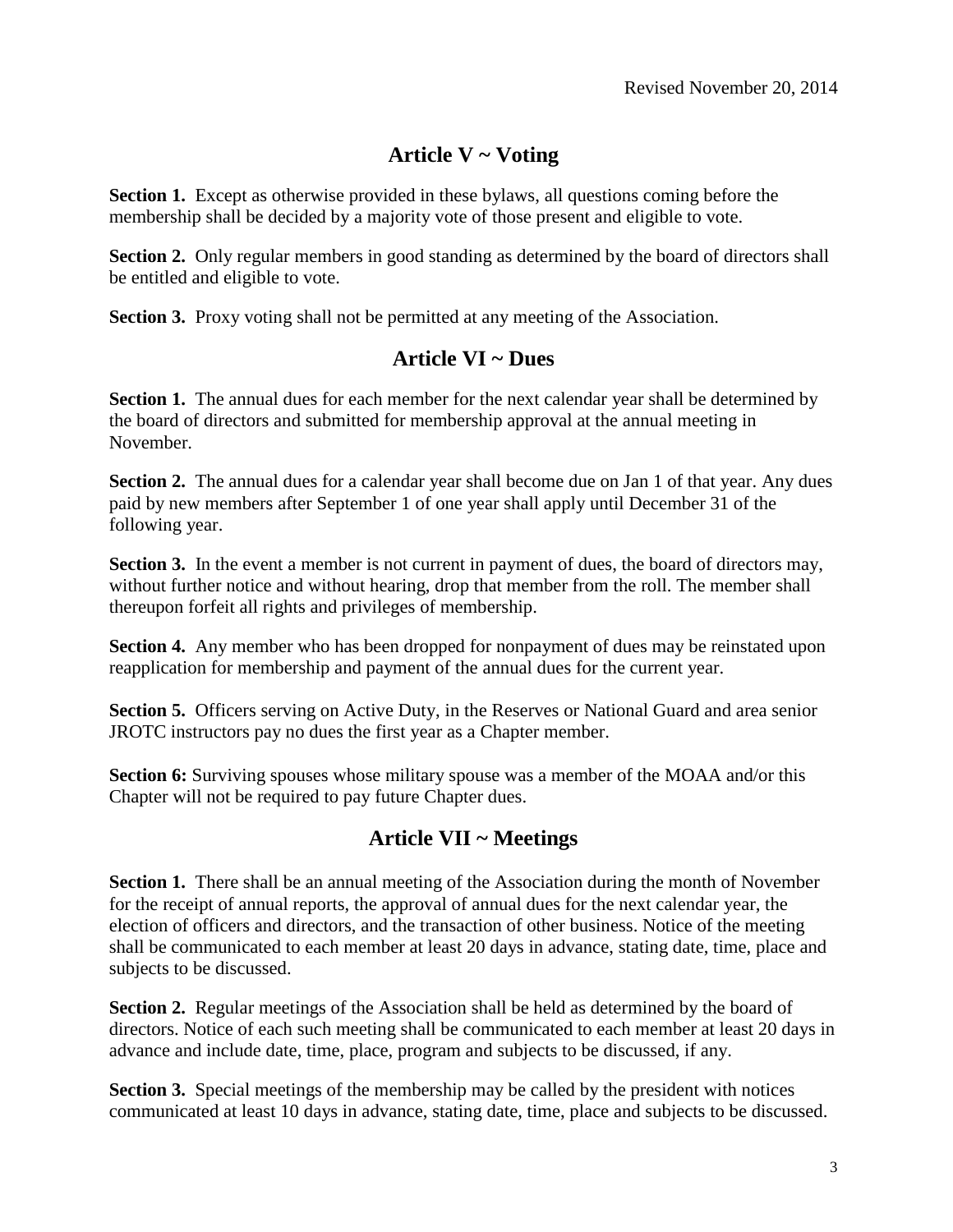**Section 4.** The members present at any annual, regular or special meeting shall constitute a quorum. The rules of the current edition of Robert's Rules of Order will govern, unless they conflict with these bylaws, in which event, these bylaws will govern.

## **Article VIII ~ Board of Directors**

**Section 1.** The board of directors shall be composed of the elected officers (president, 1st vice president, 2nd vice president, 3rd vice president, secretary, and treasurer), a past president, and a member-at-large if appointed by the board of directors.

**Section 2.** The elected officers shall be elected annually by the membership at the annual meeting. Each elected officer shall take office at the first regular or special meeting in the calendar year following election and shall serve for a term of one year.

**Section 3.** The Board of Directors may, by unanimous vote of all Board members, appoint on voting member-at-large to the board to fulfill any requirement or expertise as deemed necessary by the board. This member shall serve at the pleasure of the elected board of directors, and for a period not to exceed the tenure of the appointing board.

**Section 4.** The board of directors shall have supervision, control and direction of the affairs of the Association and shall determine its policies or changes within the limits of the bylaws, shall actively prosecute its purposes and shall have discretion in the disbursement of its funds. It may adopt such rules and regulations for the conduct of its business as may be deemed advisable and may, in the execution of the powers granted, appoint such agents as it may consider necessary.

**Section 5.** The board of directors shall not be authorized to adopt resolutions or to establish positions in the name of the Association, but may present and recommend such action for membership approval at annual, regular or special meetings.

**Section 6.** The board shall meet upon the call of the president at such times and places as he or she may designate and shall be called to meet upon demand of a majority of the members. Notice of each meeting of the board of directors shall be by e-mail or US mail to each member of the board at least ten (10) days in advance.

**Section 7.** A majority of the entire board shall constitute a quorum at any meeting of the board. The Chapter Secretary shall determine that a quorum is present and note it in the minutes.

**Section 8.** All questions coming before the board shall be decided by a majority vote, with each member of the board present being entitled to one vote. Proxy voting shall not be permitted.

### **Article IX ~ Officers**

**Section 1.** The elected officers shall be a president, a 1st vice president (programs and support), a 2nd vice president (membership and personal affairs, a 3rd vice president (legislative and community activities), a secretary, and a treasurer, each of whom shall be regular member or spouse of a regular member of the Association.

**Section 2.** The elected officers shall be elected annually by the membership at the annual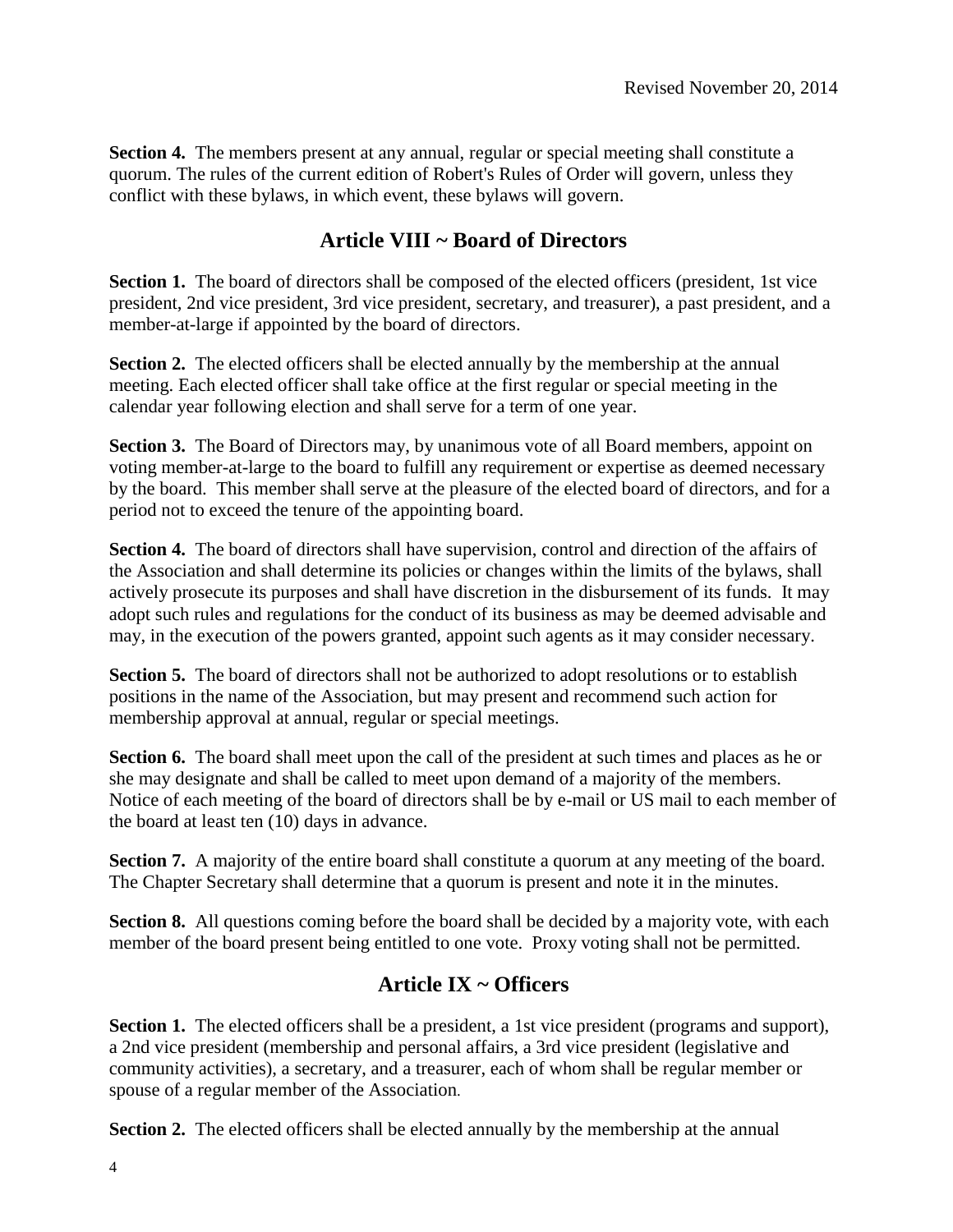meeting in November. Each elected officer shall take office at the next regular or special meeting following election and shall serve for a term of one year or until a successor is duly elected and installed.

**Section 3.** No member shall be eligible to serve more than three consecutive one year terms as president

**Section 4.** A vacancy in the office of the president shall be filled automatically by the  $1<sup>st</sup>$  vice president. Vacancies in other offices shall be filled as the board of directors may decide. The board of directors, at its discretion, may appoint a regular member or the spouse of a regular member of the Association to fill a vacancy in an elected board position.

**Section 5.** The president shall be the chief elected officer of the Association, shall preside at meetings of the membership and of the board of directors, and shall be a member ex-officio, with the right to vote on all committees except the nominating committee. The president shall also, at the annual meeting and at such other times as might be deemed proper, communicate to the membership or the Board of Directors, information or proposals to help in achieving the purposes of the Association. The president shall supervise the preparation and distribution of the Association's newsletter. The president shall also perform such other duties as are necessarily incident to the office of the president.

**Section 6.** In the event of the president's temporary disability or absence, the 1st vice president shall perform the duties of the president. In the event of temporary disability or absence of the president and the 1st vice president, the 2nd vice president shall perform the duties of the president. The vice presidents shall perform other duties such as the president might assign.

**Section 7.** The secretary shall provide timely written notification of all meetings of the Association and of the board of directors and shall maintain a record of all proceedings. The secretary shall also carry out these duties: maintain the membership records; prepare such correspondence as might be required; maintain the correspondence files; and safeguard all important records, documents, and valuable equipment belonging to the Association. The secretary shall maintain custody of the Chapter flags, banners and awards transporting them to membership meetings or other events as necessary. The secretary shall also perform such other duties as are commensurate with the office or as might be assigned by the Board of Directors or the president.

**Section 8.** The treasurer shall maintain a record of all sums received and expended by the Association, collect the members' annual dues make such disbursements as are authorized by the Board of Directors, and make a financial report at the annual meeting or when called upon by the president. The treasurer shall prepare all tax returns as necessary. Funds may be drawn from the account only upon the signature of the treasurer or president. The funds, books, and vouchers in the custody of the treasurer shall at all times be subject to the inspection and verification by the Board of Directors. In January the Board of Directors shall appoint an audit committee of one or more members, who are not on the Board of Directors, to complete an annual review and audit of the Chapter's finances. The completed audit will be presented at the March Board meeting. The treasurer will present a proposed budget for the current calendar year at the January Board meeting.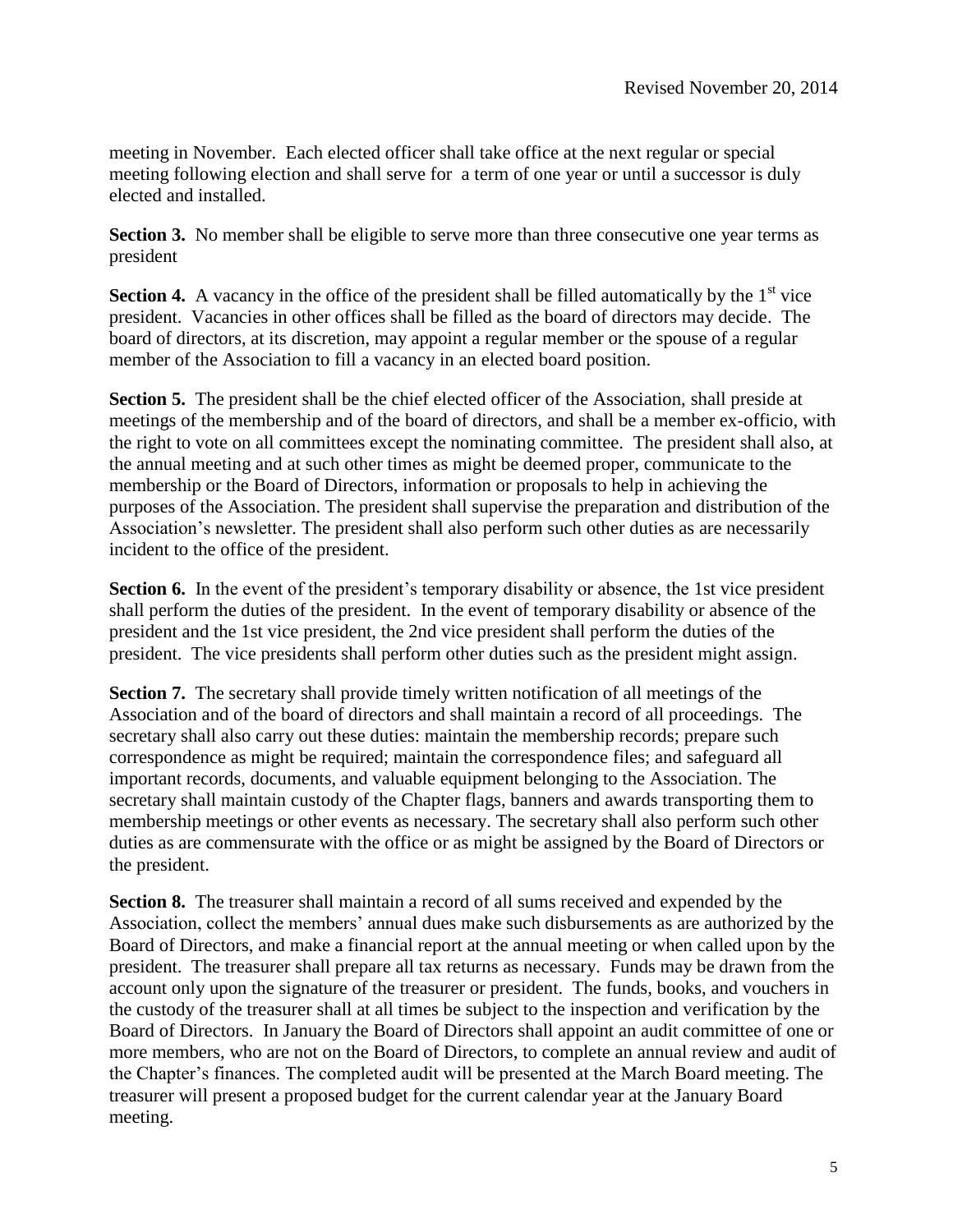**Section 9.** All officers of the Association shall serve without bond, unless the board of directors requires otherwise.

#### **Article X ~ Committees**

**Section 1.** The president, subject to the approval of the board of directors, shall annually appoint standing and special committees such as might be required by the bylaws or might be advisable.

**Section 2.** The standing committees of the Association shall include programs, membership, legislative, education and scholarship, and personal affairs.

Section 3. At least sixty (60) days before the annual meeting, the board of directors shall appoint a nominating committee of at least two regular members, not currently holding elective or appointive office, to nominate candidates for the elective offices. The committee shall notify the secretary in writing of its proposed slate of officers for the next calendar year at least thirty (30) days before the annual meeting. The secretary shall list the nominated candidates for the elected offices in the chapter's newsletter or other correspondence to regular members at least twenty (20) days before the annual meeting.

**Section 4.** Regular members and spouses of regular members of the Association may be appointed as committee members.

#### **Article XI ~ Amendments**

**Section 1.** The bylaws may be amended, repealed, or altered in whole or in part by a two-thirds vote of the members present and eligible to vote at any duly organized meeting of the Association, provided that a copy of any amendment proposed for consideration has been communicated to each member qualified to vote at least twenty (20) days before the meeting.

#### **Article XII ~ The Flag**

**Section 1.** The American flag shall be displayed and honored at all meetings of the Association.

This is to certify that these bylaws and amendments were approved and adopted at a membership meeting of the North DFW Military Officers Association.

At: Stacy's Furniture, Grapevine, Texas

On: October 29, 2014

*Keith D. Simonson* Doug Allback COL, USA (Ret) LTC, USA (Ret) President Secretary

Keith Simonson Douglas M. Allbach